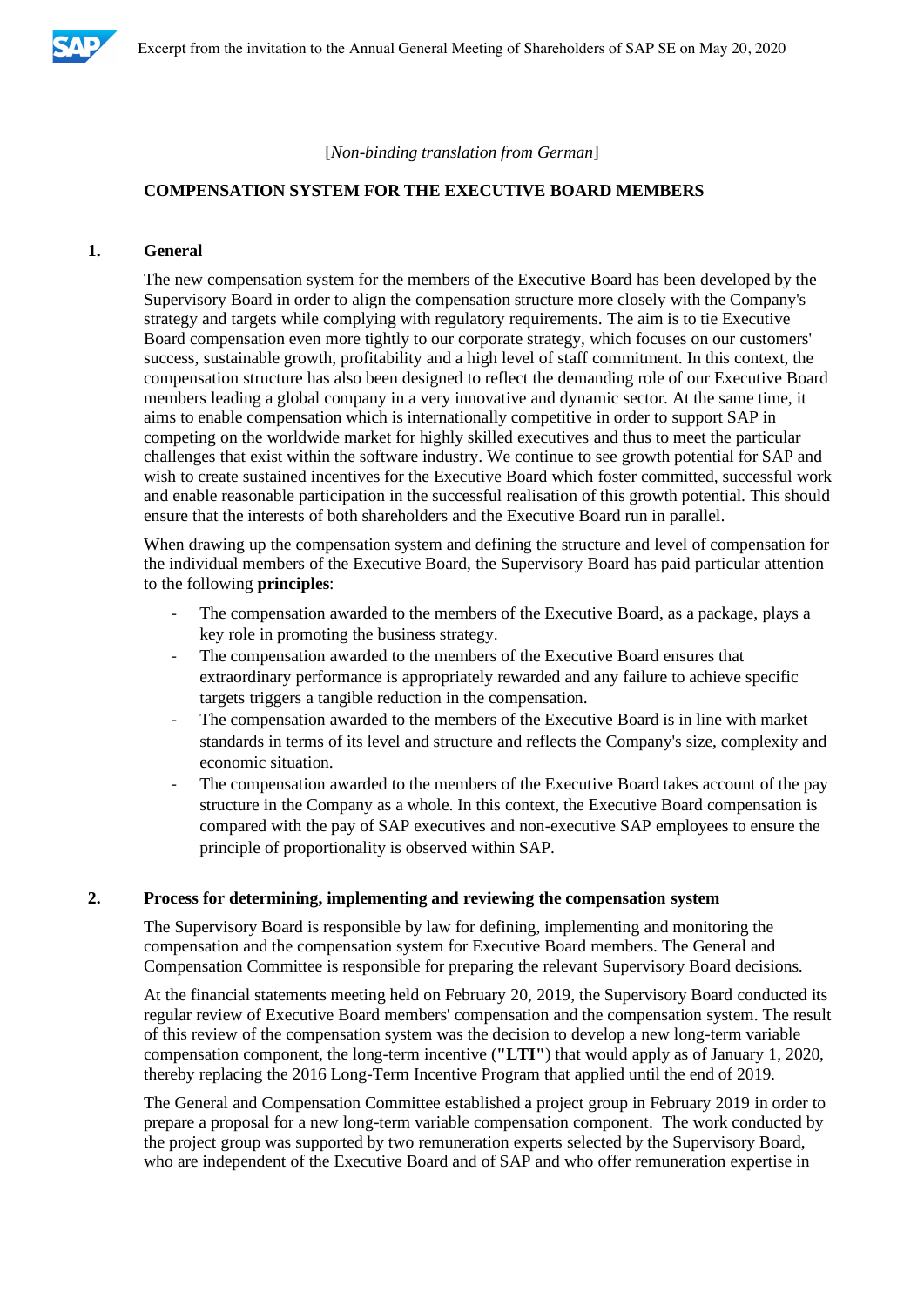

respect of legally relevant German market practice and relating to the US environment, which is of particular relevance to SAP.

The proposals made by the project group were discussed by the General and Compensation Committee together with the remuneration experts. In line with the resulting recommendations made by the General and Compensation Committee, the Supervisory Board passed a resolution in the autumn of 2019 approving the new long-term variable compensation component, the SAP Long-Term Incentive Program 2020 (**"LTI 2020"**), effective as of January 1, 2020. In the autumn of 2019, the Supervisory Board also passed a resolution to make amendments to the short-term variable compensation component or short-term incentive (**"STI"**) on the basis of a corresponding recommendation made by the General and Compensation Committee. This included in particular the introduction of non-financial goals.

The compensation system presented here was developed by the General and Compensation Committee on the basis of the existing compensation system, which was approved by the Annual General Meeting on May 17, 2018, the introduction of the LTI 2020 and the resolved amendments to the STI. At its financial statements meeting held on February 19, 2020, the Supervisory Board then passed a resolution approving this compensation system for the Executive Board on the basis of a corresponding recommendation submitted by the General and Compensation Committee.

When determining this compensation system, the pay awarded to SAP executives (i.e. the first and second management levels below the Executive Board, namely the Global Executive Team and the Senior Executive Team) and non-executive SAP employees was taken into account in order to ensure proportionality within SAP, as mentioned above. The terms and conditions of employment applicable to executives and non-executive staff across the Group were taken into account in this context. This involved assessing how the average annual pay awarded to executives compares with the Executive Board compensation, as well as how the average annual pay for all non-executive staff and executives compares with the Executive Board compensation.

The changes to the STI and the introduction of the LTI 2020 were contractually agreed with the Executive Board members currently in office in late 2019. The currently applicable compensation agreements with the Executive Board members (with the exception of a few provisions relating to fringe benefits and/or pension commitments) are already consistent with the compensation system presented here. When, in future, new members are appointed to the Executive Board or existing members reappointed for a further term of office, the General and Compensation Committee will submit a recommendation to the Supervisory Board to determine the specific total compensation for the Executive Board members in question, and the Supervisory Board will pass a decision on the specific total compensation on this basis. The total compensation proposal must be based on the requirements under German stock corporation law and this compensation system. Within this framework, the Supervisory Board defines the details which will be stipulated in the specific service contracts with the Executive Board members.

The Supervisory Board will review the Executive Board compensation and the compensation system on an annual basis at the meeting it holds to discuss the financial statements. In this context, it will pay particular attention to the reasonableness of the total compensation for individual members of the Executive Board and conduct benchmarking. If necessary, the Supervisory Board will adjust the compensation system and present the new structure to the Annual General Meeting for approval. If the Annual General Meeting on May 20, 2020, does not approve the compensation system, a revised compensation system will be presented to the next following Annual General Meeting.

It is almost impossible for conflicts of interest to arise in this context, due to the fact that the law awards responsibility for determining, reviewing and implementing the compensation system for members of the Executive Board to the Supervisory Board. Accordingly, no conflicts of interest suffered by individual members of the Supervisory Board in the context of decisions passed by the Supervisory Board or its General and Compensation Committee on issues relating to the compensation system for Executive Board members have arisen in the past. Should such conflicts of interest nevertheless arise in future, they will be treated in line with the standard rules of procedure applicable at SAP. These state that, depending on the nature of the conflict of interest, the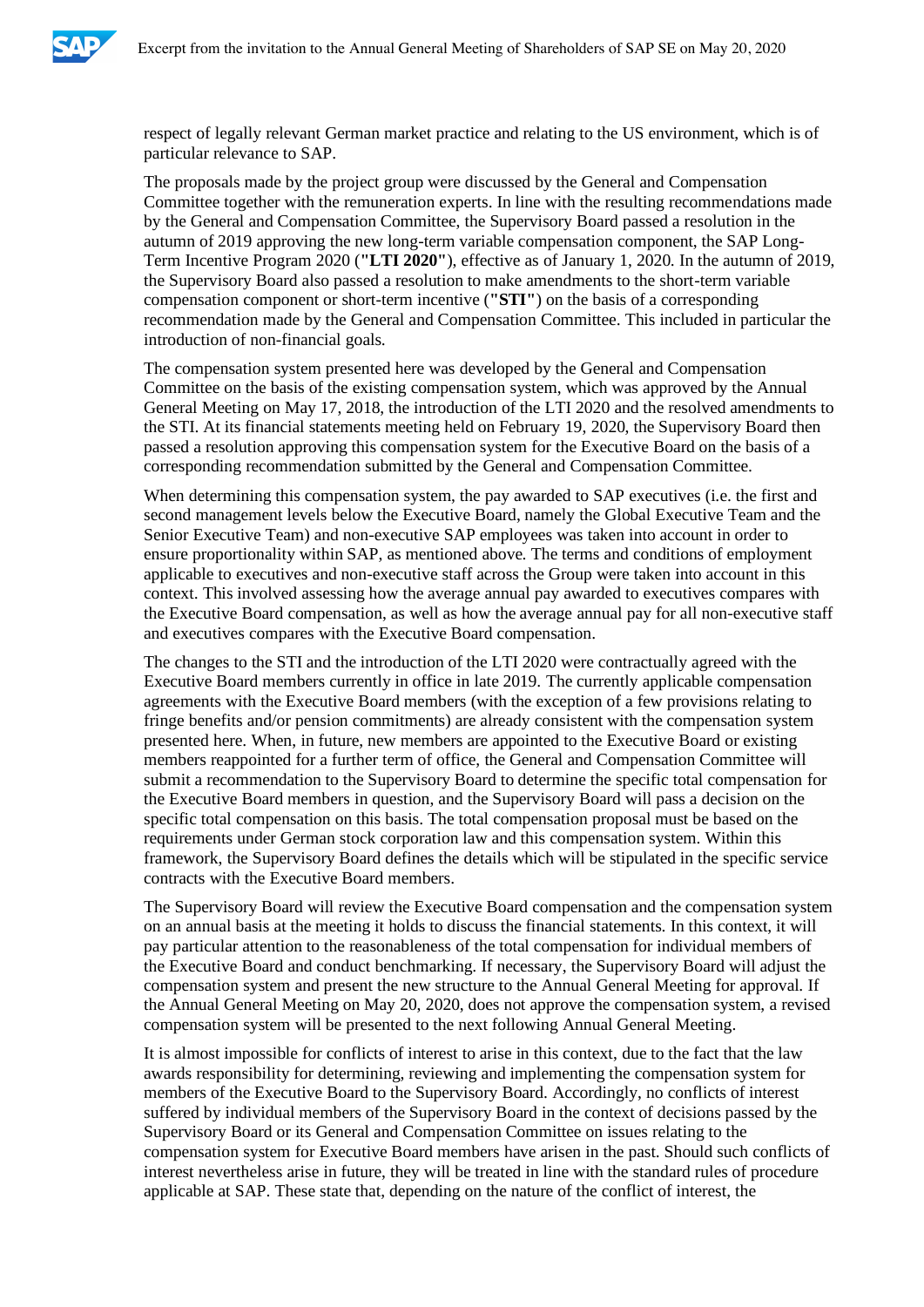

Supervisory Board member in question will abstain from voting and, if necessary, not participate in the discussions relating to this agenda item. Should a permanent, irresolvable conflict of interest arise, the Supervisory Board member in question will resign from their office.

# **3. Components of Executive Board compensation**

The compensation for Executive Board members comprises the following non-performance-based and performance-based components. These are shown in the following graphic.



The non-performance-based compensation comprises fixed compensation, fringe benefits and pension commitments. The performance-based compensation comprises the short-term variable compensation component, the STI, and the long-term variable compensation component, the LTI.

# **3.1 Non-performance-based compensation**

#### **a) Fixed compensation**

The fixed compensation is paid monthly in twelve equal instalments in the home currency, i.e. the currency of the country in which the respective member of the Executive Board has their permanent place of residence. In the event of fluctuations in exchange rates, the amount paid in the home currency is limited to a maximum equivalent euro amount, as calculated in section 3.4 below.

# **b) Fringe benefits**

The fixed compensation is supplemented by fringe benefits that are guaranteed by contract. These primarily include the standard additional benefits such as insurance contributions, benefits in kind such as the private use of a company car, expenses for maintenance of two households, flights and tax gross-ups according to local conditions. The fringe benefits, subject to the following rules, are limited in terms of value to 10% of fixed compensation for ordinary Executive Board members and to 20% for the CEO (based on the relevant euro amounts when determining the specific compensation).

If, at the request of the Company, Executive Board members relocate their permanent place of residence to Germany from abroad, the Supervisory Board may grant additional allowance payments, in particular to cover the costs of the move, accommodation in Germany, language courses for the Executive Board member and their family, international schools, etc. (**"relocation package"**). The value of the relocation package is limited to 15% of fixed compensation for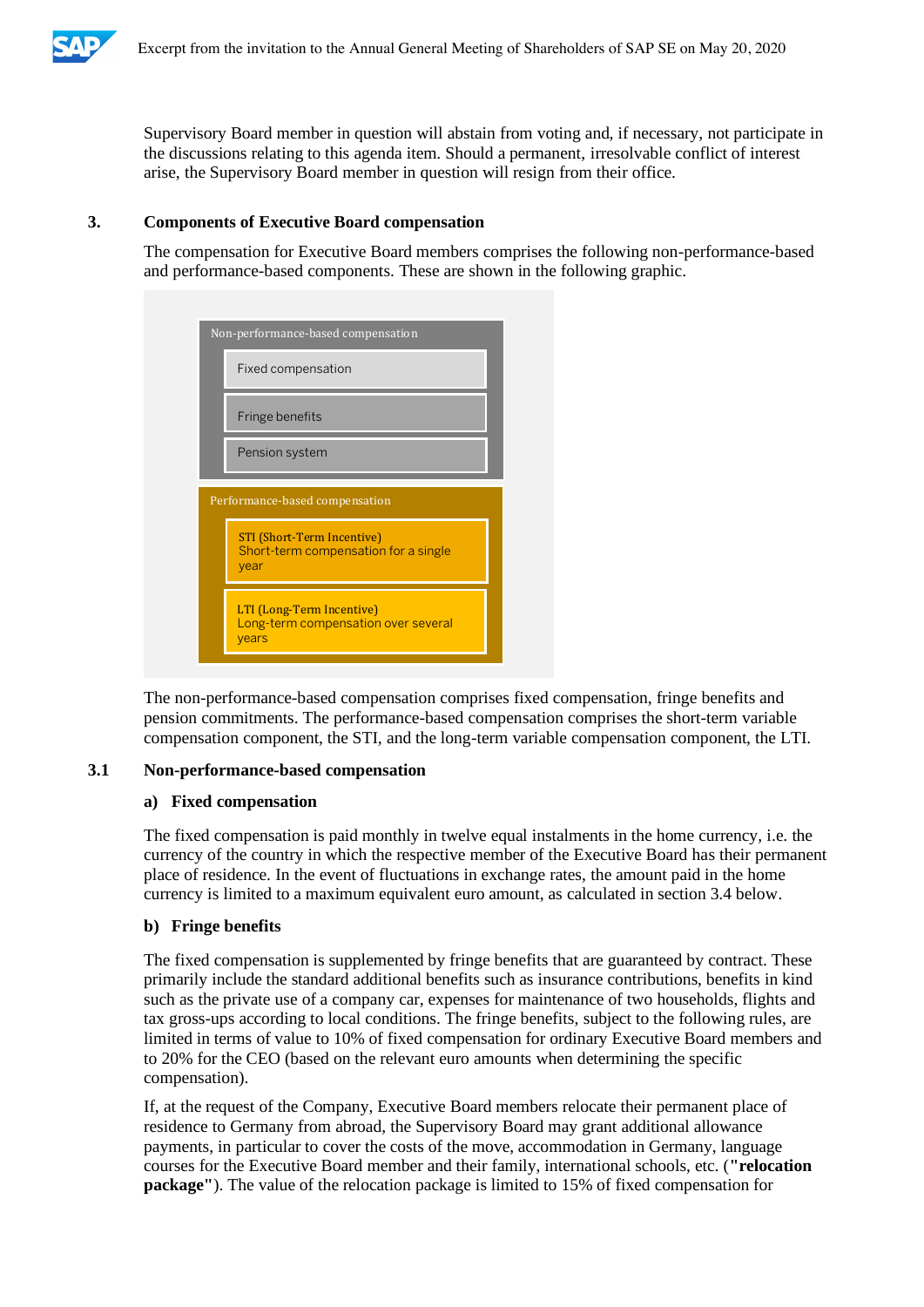

ordinary Executive Board members and to 30% for the CEO (based on the relevant euro amounts when determining the specific compensation).

Executive Board members who have their permanent residence abroad and are subject to particular tax assessments in their home country as a result of their membership of the Executive Board may be granted approval to have corresponding tax advice paid for. The value of such payments is limited to 15% of fixed compensation for ordinary Executive Board members and to 30% for the CEO (based on the relevant euro amounts when determining the specific compensation).

To the extent remuneration benefits earned prior to the move to SAP's Executive Board are forfeited due to this move, the Supervisory Board may agree to pay one-off compensation (which may take the form of pension commitments) in lieu of or in addition to taking such forfeiture into account in the context of the target compensation (see section 4.3). The value of such one-off compensation is limited to 200% of the fixed compensation (based on the relevant euro amounts when determining the specific compensation).

# **c) Pension commitments**

The pension system which applies at SAP is based on defined contributions. The pension contribution is 4% of eligible compensation up to the applicable contribution assessment ceiling, plus 14% of eligible compensation above this ceiling. Eligible compensation is 180% of the fixed compensation (based on the relevant euro amounts when determining the specific compensation). The applicable contribution assessment ceiling is the relevant annual Contribution Assessment Ceiling (West) (*Beitragsbemessungsgrenze* (West)) set by German state pension insurance.

For Executive Board members who have their permanent place of residence abroad, SAP may specify a pension system that applies for employees at a company belonging to the SAP Group in the relevant country instead of applying the pension system described above. In this context, the pension contribution is limited to 30% of the fixed compensation (based on the relevant euro amounts when determining the specific compensation).

# **3.2 Performance-based compensation**

#### **a) Short-Term Incentive (STI)**

The STI is a short-term performance-based compensation component for a single year which is awarded annually. The STI offers members of the Executive Board uniform incentives for achieving key targets taken from the annual budgets which, in turn, are derived from the long-term strategic planning, together with uniform incentives for acting in a sustainable manner, which does not have a direct financial impact but also supports SAP's long-term strategy.

The payout amount under the STI is thus determined on the basis of several financial and nonfinancial key performance indicators (**"KPIs"**). The STI is awarded in the form of a weighted target amount specified in the Executive Board member's service contract which is paid out if the total of the weighted target achievement for financial and non-financial KPIs (total target achievement) is 100%. The target amount cannot exceed 300% of fixed compensation (based on the relevant euro amounts when determining the specific compensation).

Financial KPIs are finance-related measures to manage SAP's business operations. Specifically, they are the performance measures that are key to SAP's long-term development, namely year-over-year growth in non-IFRS cloud and software revenue at constant currency, non-IFRS operating margin at constant currency in the relevant fiscal year as well as the performance measure referred to as non-IFRS current cloud backlog at constant currency, which includes both new contracts as well as contract renewals within the cloud business, and is thus a key indicator of future cloud growth. In lieu of any of the financial KPIs specified above, the Supervisory Board may in each case select a different financial performance measure from those specified in SAP's combined management report as a financial KPI if it is convinced that this is a better measure to manage the long-term development of SAP. The measure must be specified before the beginning of the relevant financial year in respect of which the STI is to be awarded. A numerical target value corresponding to 100%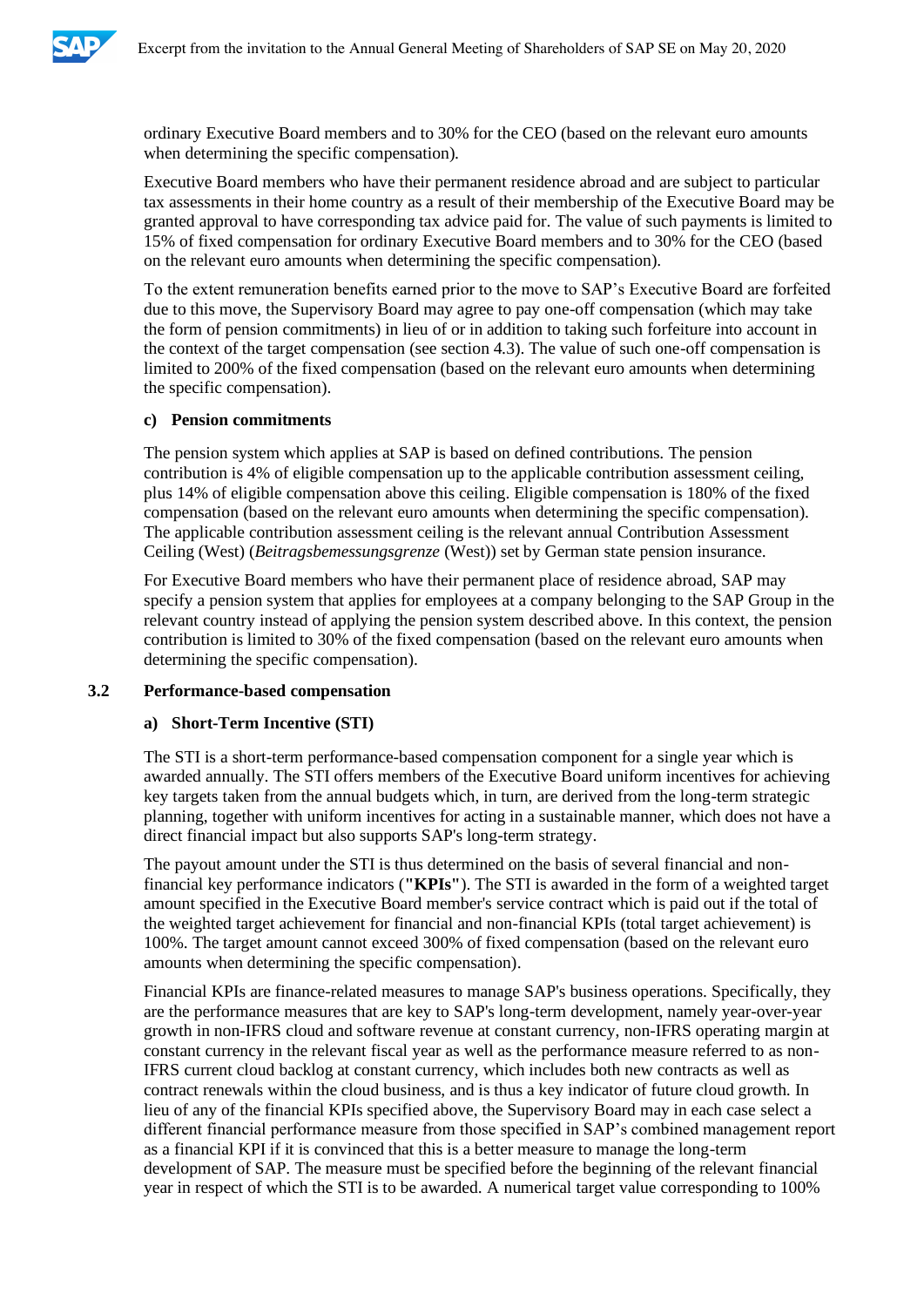

target achievement is determined for each financial KPI. These target values are derived from SAP's budget for that year. The budget, in turn, is aligned to the long-term strategic plans, with the STI setting incentives to realise interim targets for the relevant fiscal year that are broken down from the long-term strategic plans. Based on the target value required for 100% target achievement, specific target achievement curves are defined which also specify a "cap" at 140% target achievement. The relevant period is in each case the fiscal year for which the STI is being awarded. The financial KPIs have an overall weighting of 80% within which the individual financial KPIs can receive different weightings.

Non-financial KPIs are the following performance measures, which are important in terms of SAP's long-term, sustainable performance: the Customer Net Promoter score, which measures the satisfaction of SAP customers, the Employee Engagement Index, which reflects employees' commitment, their pride in the Company and their loyalty, and the  $CO<sub>2</sub>$  performance, which tracks SAP's greenhouse gas emissions. In lieu of any of the KPIs specified above, the Supervisory Board may in each case select a different non-financial performance measure from those specified in SAP's combined management report as a non-financial KPI if it is convinced that this is a better measure to promote the long-term development of SAP. The measure must be specified before the beginning of the relevant financial year in respect of which the STI is to be awarded. As for the financial KPIs, a numerical target value equalling 100% target achievement is determined for each non-financial KPI. These target values are defined on the basis of the long-term strategic planning, taking into account the full-year values achieved. Based on the target value required for 100% target achievement, target achievement curves are also defined for the non-financial KPIs. These also specify a cap if target achievement reaches 140%. The relevant period is again the fiscal year for which the STI is being awarded. The non-financial KPIs have a total weighting of 20% within which the respective weightings of the individual non-financial KPIs may vary.

If total target achievement is 75% or higher, the corresponding percentage of the STI target amount specified for the respective Executive Board member (but no more than 140%) is paid out. If total target achievement is below a hurdle of 75%, however, total target achievement is set to zero. No payout is then made. The target achievement curves defined for the individual KPIs may in turn include actual hurdles. These hurdles, however, will not be taken into account insofar as total target achievement would otherwise be below the threshold of 75%. As of the 2021 financial year, the percentage required for total target achievement will be reduced from 75% to 50%.

The Supervisory Board will determine the degree of target achievement at its financial statements meeting after the financial year has ended. In this context, the figures from the audited financial statements will be used as a basis for the financial KPIs and the non-financial KPIs.

The Supervisory Board may, in the event of an acquisition or sale of a company or parts thereof or of participations in companies or in the event of mergers with other companies, where such measure requires the consent of the Supervisory Board, adjust the target values for each KPI in such a manner that any extraordinary effects resulting from such measure will be eliminated.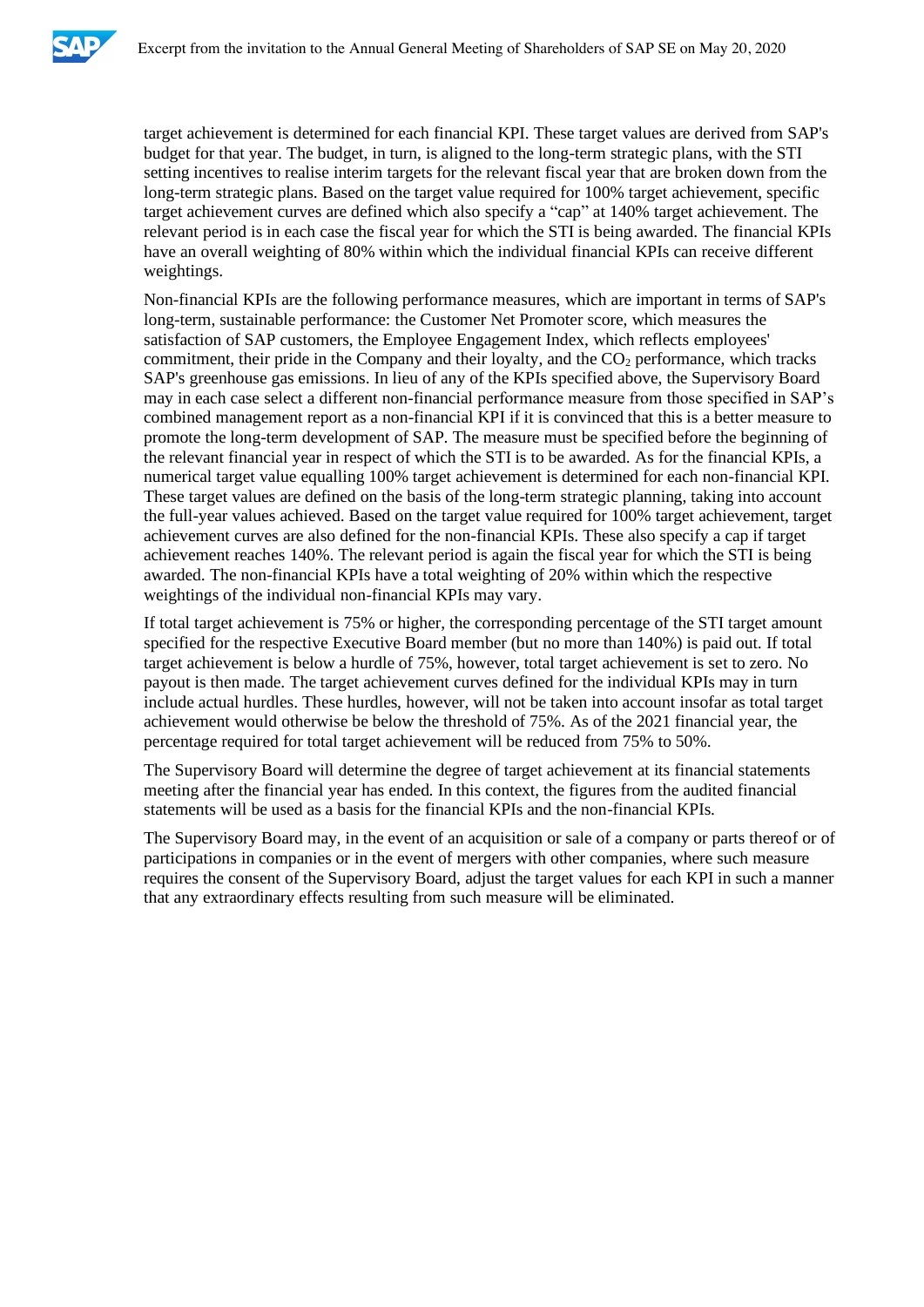



In the case of extraordinary, unforeseeable events, the Supervisory Board is entitled to increase or decrease the payout amount ex post at its reasonable discretion, taking into account the Company's interests. The scope of adjustment is limited to  $+/-20\%$  of the original payout amount.

The STI will be paid out after the Annual General Meeting at which the financial statements for the respective fiscal year are presented. It is paid out to the Executive Board member in their home currency. The home currency in this context is the currency of the country in which the respective member of the Executive Board has their permanent place of residence. In the event of fluctuations in exchange rates, the amount paid in the home currency is limited to a maximum equivalent euro amount, as calculated in section 3.4 below.

Executive Board members are obliged to purchase SAP shares worth at least 5% of the gross payout amount under the STI. These shares must be held for a period of at least three years. The Executive Board member must furnish evidence to SAP within three months of disbursement of the STI to the effect that he or she has purchased the SAP shares.

The specific terms of the STI, including the KPIs and related numerical target values, are agreed with the Executive Board members on an annual basis after the Supervisory Board's financial statements meeting.

# **b) Long Term Incentive (LTI)**

The LTI is a long-term, multi-year performance-based compensation element which is awarded in annual tranches in the form of the new SAP Long Term Incentive Program 2020 (LTI 2020). The LTI 2020 reflects SAP's long-term strategy and thus sets uniform incentives for the Executive Board members to achieve key targets from the long-term strategic plans. The LTI 2020 also serves to reward the Executive Board members for long-term SAP share price performance as compared to the market, thus ensuring that shareholders' interests are also honoured. In addition, the LTI 2020 includes a component designed to ensure long-term retention of our Executive Board members.

The LTI 2020 is a virtual share program under which annual tranches with a term of approximately four years each are granted. When the individual tranches are awarded, a certain grant amount specified in the Executive Board member's service contract is converted into virtual shares ("**share units**") in each case. The grant amount cannot exceed 700% of the fixed compensation (based on the relevant euro amounts when determining the specific compensation). For this purpose, the grant amount is divided by the price of the SAP share which equals the arithmetic mean of SAP stock on the 20 trading days after scheduled publication of the preliminary results for the fourth quarter and the year as a whole (**"grant price"**). The share units so allocated are composed of 1/3 financial performance share units (**"FSUs"**), 1/3 market performance share units (**"MSUs"**) and 1/3 retention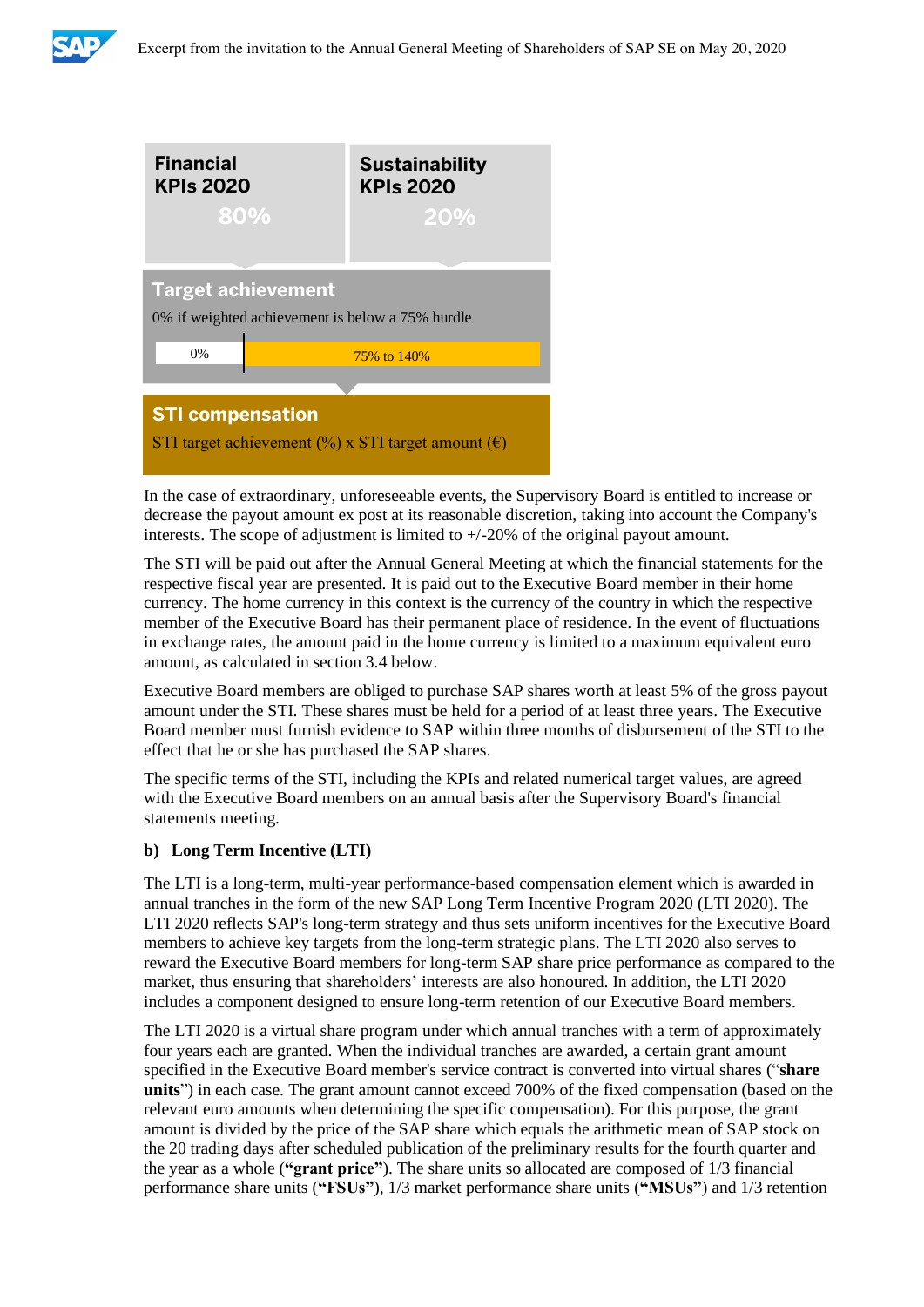

share units (**"RSUs"**). All three types of share units have a vesting period of approximately four years.



In contrast to RSUs, FSUs and MSUs are subject to numerical changes. Moreover, FSUs, MSUs and RSUs may be forfeited in whole or in part. In this context, the following applies:

# *Numerical change in FSUs*

The number of FSUs initially awarded is multiplied by a performance factor. The performance factor consists of three equally weighted individual factors relating to the three non-IFRS KPIs at constant currency: total revenue, cloud revenue and operating income. These financial KPIs are material financial performance measures for SAP's long-term development. In lieu of any of the KPIs specified above, the Supervisory Board may in each case select a different financial performance measure from those specified in SAP's combined management report as a financial KPI for the FSUs if it is convinced that this is a better measure to manage the long-term development of SAP. The measure must be specified before the beginning of the relevant financial year in respect of which the relevant tranche under the LTI 2020 is to be awarded.

The performance period throughout which target achievement is measured in respect of the three KPIs starts at the beginning of the financial year in which the FSUs are awarded and ends upon expiry of the second year following the year in which the share units were awarded. A numerical target value equalling 100% target achievement is determined for each KPI. This constitutes in each case a cumulative value for the three individual years of the performance period which is derived from SAP's long-term strategy. If target achievement is less than 90% (total revenue, cloud revenue) or 80% (operating income) of the stipulated target value, the relevant individual factor will be 0%. If target achievement equals 90% (total revenue, cloud revenue) or 80% (operating income) of the stipulated target value, the relevant individual factor will be 50%. If target achievement equals 100% of the stipulated target value, the relevant individual factor will be 100%. If target achievement equals or exceeds 110% (total revenue, cloud revenue) or 120% (operating income) of the stipulated target value, the relevant individual factor will be 150%. If target achievement ranges between 90% and 110% (total revenue, cloud revenue) or 80% and 120% (operating income), the relevant individual factor will be calculated by way of linear interpolation. Should the Supervisory Board select other financial performance measures as KPIs for the FSUs, it will also define the hurdle under which the individual factor is 0% and the cap from which the individual factor is 150%, thereby taking into account the volatility of the relevant KPI. The average of the three individual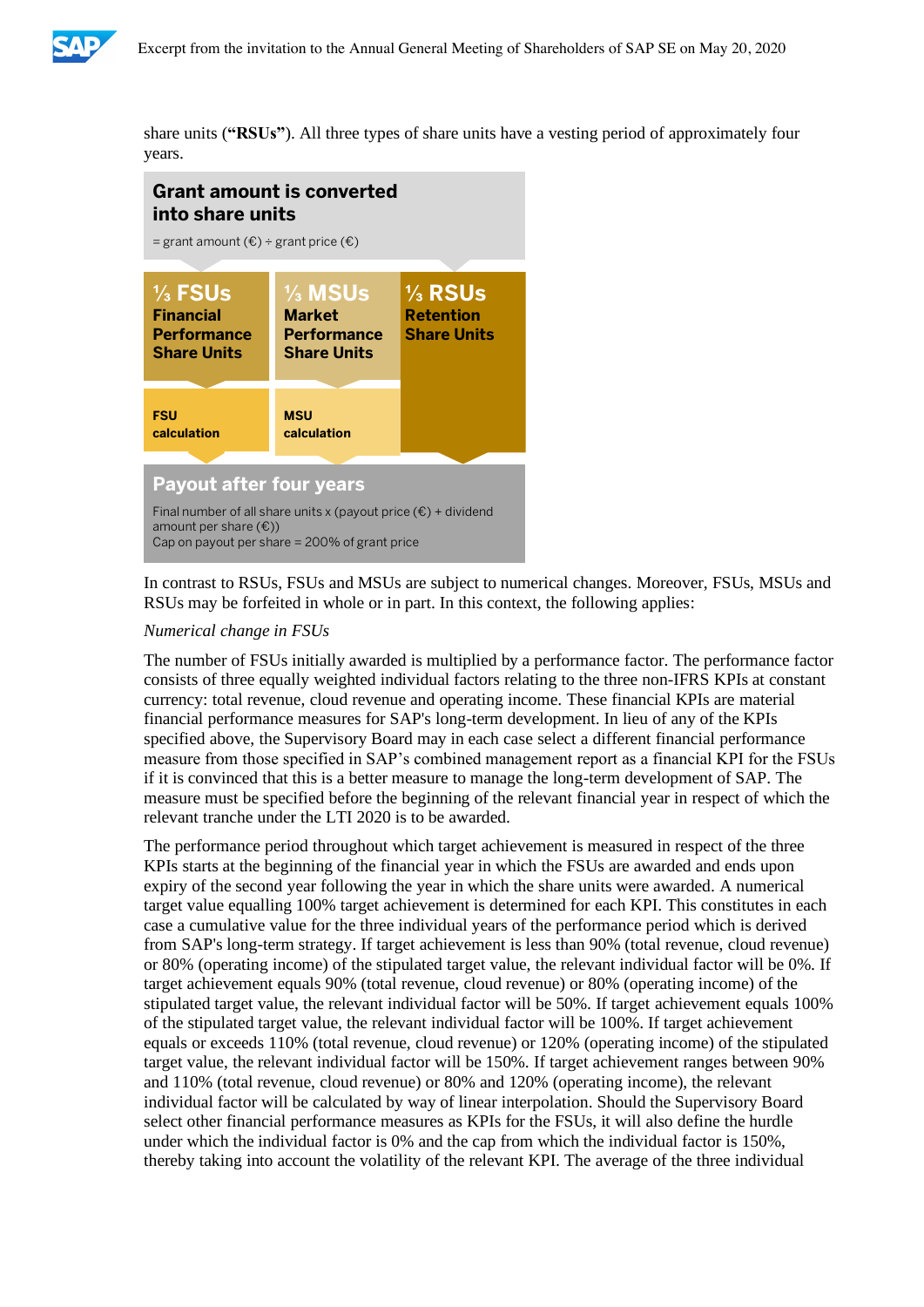

factors set out above constitutes the performance factor for the FSUs by which the number of FSUs initially awarded is then multiplied.



# *Numerical change in MSUs*

The number of MSUs initially awarded is also multiplied by a performance factor. The performance factor depends on the amount of the total shareholder return on the SAP share, measured for an entire performance period of approximately three years, compared to the total shareholder return for NASDAQ 100 companies. If the total shareholder return on the SAP share is below the 25th percentile, the performance factor will be 0%. If the total shareholder return on the SAP share equals the 25<sup>th</sup> percentile, the performance factor will be 50%. If the total shareholder return on the SAP share equals the median, the performance factor will be 100%. If the total shareholder return on the SAP share equals or exceeds the  $75<sup>th</sup>$  percentile, the performance factor will be 150%. Between the  $25<sup>th</sup>$  percentile and the median or between the median and the  $75<sup>th</sup>$  percentile, the performance factor will display linear growth. If the total shareholder return on the SAP share over the performance period is negative, the maximum performance factor will however, in deviation from the above sentences, be 100%. The number of MSUs initially awarded will be multiplied by this performance factor.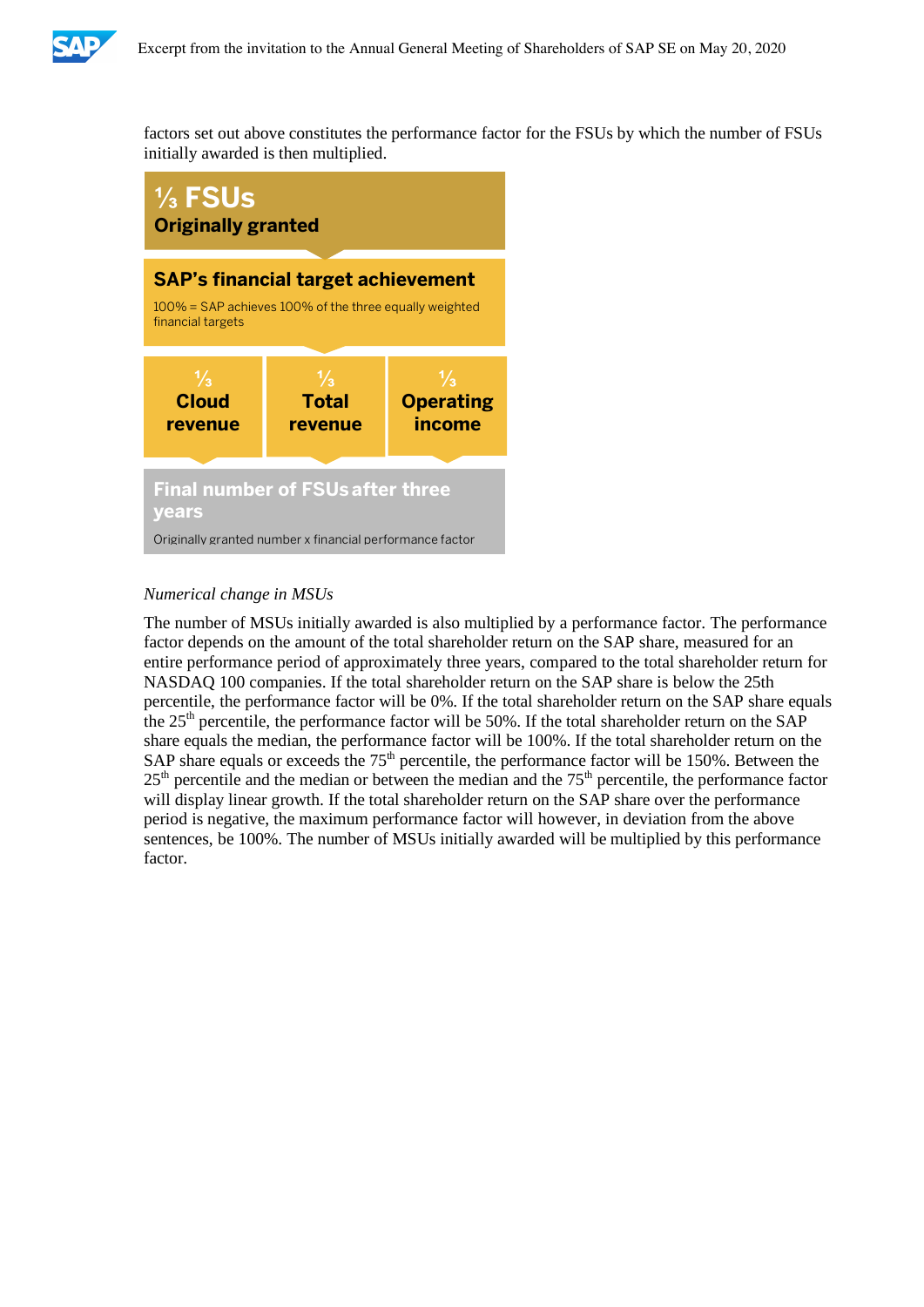

# **⅓ MSUs Originally granted**

# **TSR performance: SAP relative to index**

100% = SAP is ranked to the median of the index companies

**Index TSR performs better than SAP TSR** SAP is ranked lower than

the median of the index companies

**performs better than index TSR** SAP is ranked higher than the median of the index companies. Performance factor is only higher than 100% if SAP TSR performance is positive.

**SAP TSR**

# **Final number of MSUs after three years**

Originally granted number x market performance factor (%)

# *Forfeiture rules for FSUs, MSUs and RSUs*

As described above, the share units are granted in particular with the aim of retaining Executive Board members on a long-term basis. Therefore, if an Executive Board member's service contract is terminated before the end of the third year following the year in which the share units were awarded, the FSUs and the MSUs as well as the RSUs will be forfeited in whole or in part, depending on the circumstances of the relevant member's resignation from office or termination of their service contract. In this context, the following will apply:

- If the Executive Board member resigns from office without cause and starts working for any competitor of SAP listed in their service contract, whether on a freelance basis or as an employee or otherwise, prior to the end of the vesting period of the share units of approximately four years, or if the Supervisory Board terminates the Executive Board member's service contract for cause, all share units will be forfeited.
- Should the Executive Board member die or becomes permanently unable to work, this will not affect the share units already granted. In this case, too, the number of FSUs and MSUs actually paid out may change, as described above.
- In the event of a "**change of control**", the following generally applies: The share units will be paid out without undue delay on a *pro rata temporis* basis based on the then current SAP share price, plus 50% of the share units which would otherwise be forfeited, i. e. under mere *pro rata temporis* aspects. The arithmetic mean of SAP stock on the 20 trading days after scheduled publication of the preliminary results for the fourth quarter and the year as a whole is used as a basis in this context. In this case, too, the number of FSUs and MSUs which, reduced on a *pro rata temporis* basis, is actually paid out may change as described above, with the relevant performance factor in this regard being determined as at the date the change of control event becomes effective. The remaining share units will be forfeited.
- In all other cases, FSUs, MSUs and RSUs will be forfeited *pro rata temporis* as shown in the graphic below. For example, if the Executive Board member leaves with effect as of December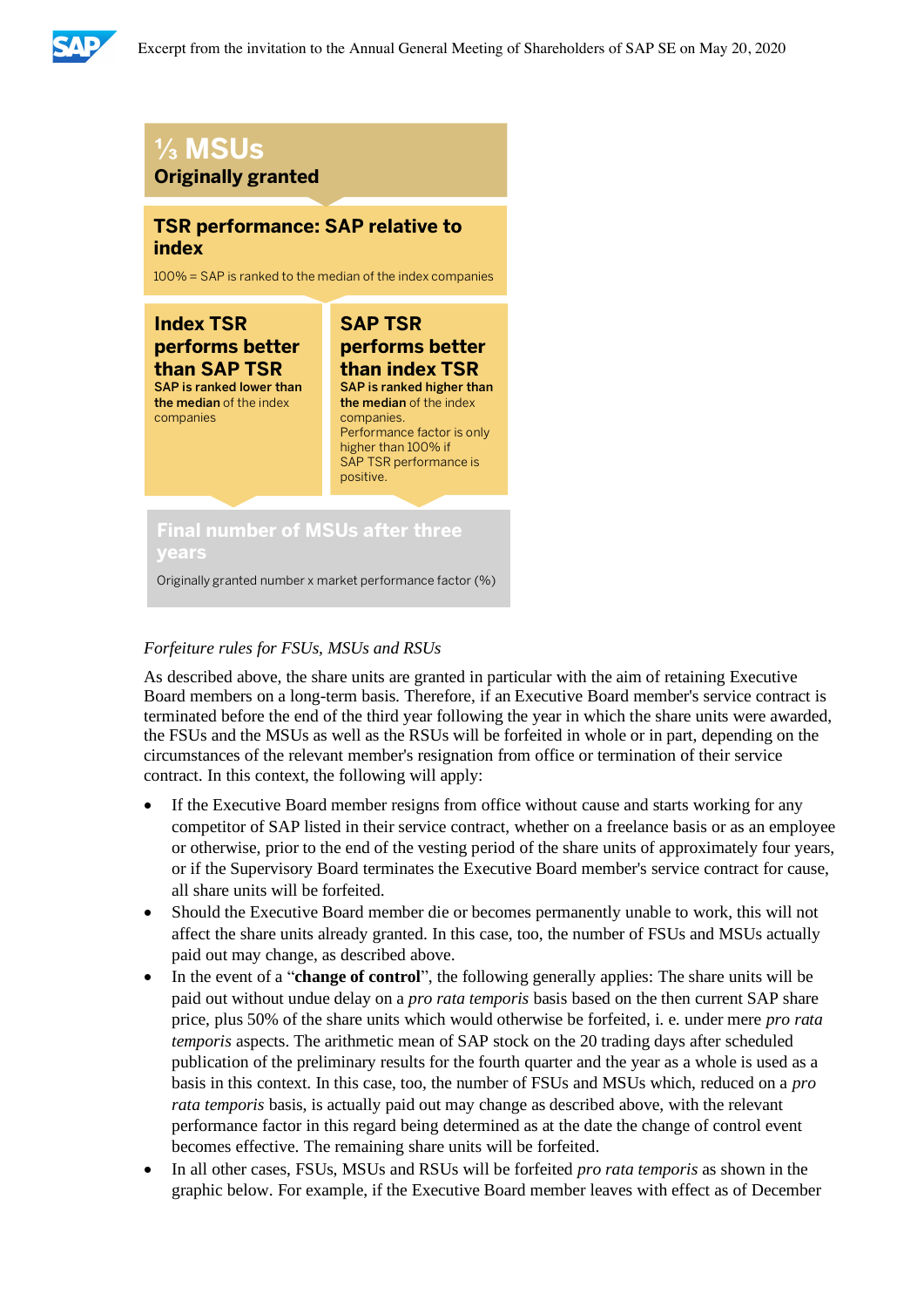

31, 2020, three quarters of the share units granted in 2020 would be forfeited. The remaining share units, in contrast, will continue to be in effect. In this case, too, the number of remaining FSUs and MSUs will be adjusted as described above. This forfeiture rule covers in particular those cases where (i) the Executive Board resigns from office without cause but does not start working for an SAP competitor before the end of the share units' vesting period of approximately four years, (ii) the Executive Board member is not reappointed or does not accept the reappointment, (iii) the Executive Board member's service contract ends by mutual consent, (iv) the Executive Board member terminates the service contract for cause or (v) the Executive Board member retires.

# **LTI-Forfeiture Rules Example Calculation1)**



1) Example calculation with four tranches (grant allocation of 100%, stable share price from grant to vest, and no consideration of performance condition); Executive Board member's contract terminates after year four (December 31, 2023).

2) As defined in the individual Executive Board members' contracts.

The Supervisory Board may provide that share units are not forfeited upon retirement if the Executive Board member, at the request of SAP, postpones the start of retirement or any other mutually planned resignation from SAP's Executive Board.

*Payout of FSUs, RSUs and MSUs*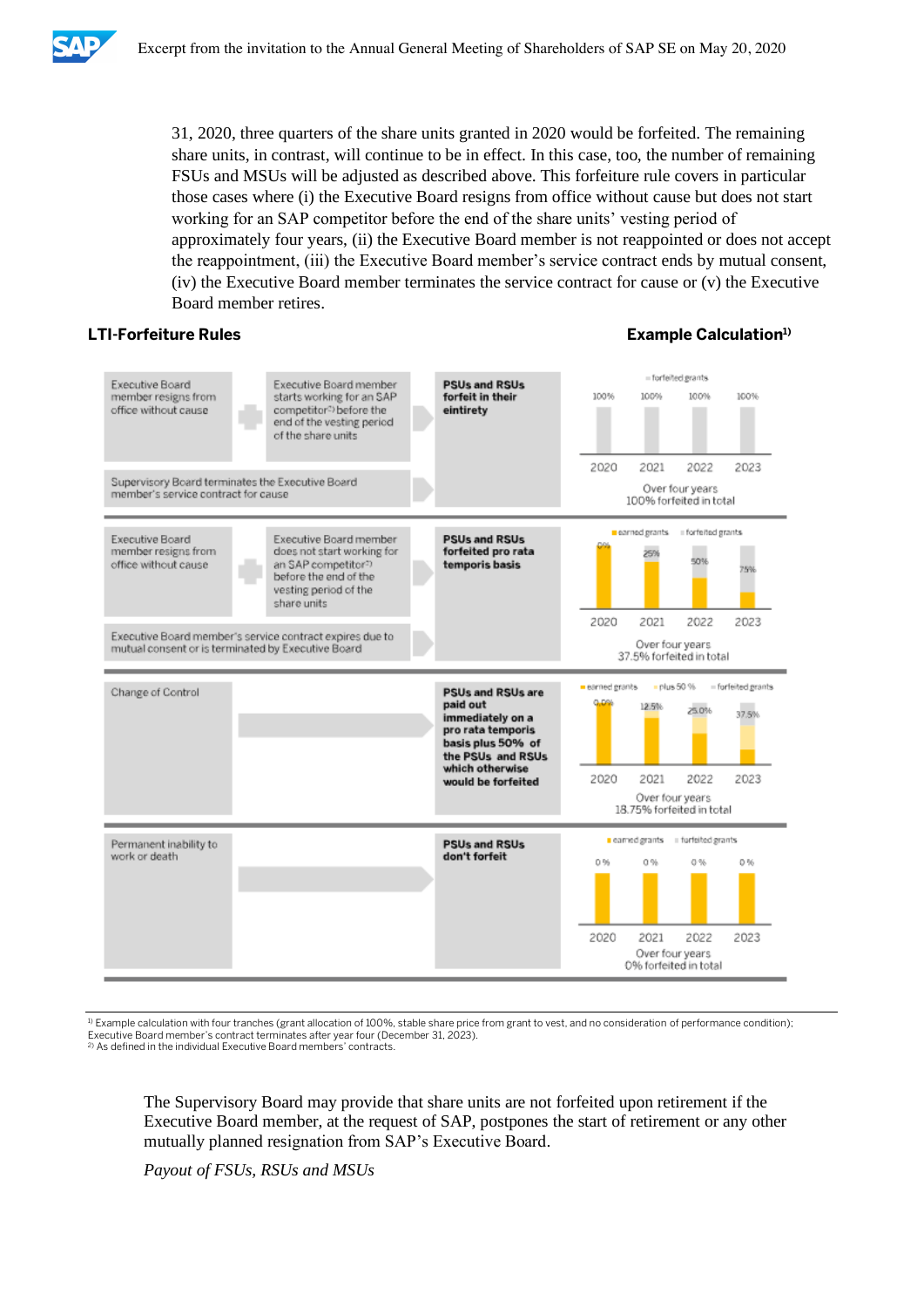

The Supervisory Board will determine the degree of target achievement for FSUs and MSUs at the latest at its financial statements meeting in the fourth financial year following the financial year in which the share units were awarded. In respect of the FSUs, this determination will be based on the figures from the audited financial statements for the financial year in which the share units were awarded and the two next following financial years and, in respect of the MSUs, on a calculation of the total shareholder return for SAP stock and the NASDAQ 100 companies, with average values over 20 trading days being used for the initial and final share prices.

The value of the FSUs, MSUs and RSUs existing, subject to the application of the rules specified above, at the end of the third year following the financial year in which they were awarded will be paid out in euros following the Annual General Meeting of SAP which accepts the financial statements for the third financial year following the financial year in which the share units were awarded. The performance of the share units is linked to the performance of the SAP share price, including dividend payments. Accordingly, an amount is paid out for each share unit (subject to the specific circumstances described below) which equals the then current SAP share price plus those dividends disbursed in respect of an SAP share in the period from the beginning of the year in which the share units were awarded until the end of the third year following the year in which the share units were awarded. The arithmetic mean of the 20 trading days after scheduled publication of the preliminary results for the fourth quarter and the year as a whole will be used as the SAP share price.

The payout amount per share unit, including the dividend amounts due on the share units, is capped at 200% of the grant price. Due to the potential change in the number of FSUs and MSUs, the maximum possible payout amount under any of the annual tranches of the LTI 2020 thus, arithmetically, equals approximately 267% of the grant amount.

# *Adjustment options*

In the case of extraordinary, unforeseeable events, the Supervisory Board is entitled to increase or decrease the payout amount ex post at its reasonable discretion, taking into account the Company's interests. The scope of adjustment is limited to  $+/-10\%$  of the original payout amount.

In addition, the Supervisory Board is entitled to amend the LTI Terms and Conditions if and to the extent that an amendment is required in order to preserve the fair and balanced character of the LTI 2020, the amendment results in targets that the Supervisory Board would reasonably have provided for if it had already been aware of the relevant events and developments at the time the LTI Terms and Conditions were drawn up, and the appropriateness continues to be ensured.

#### *Implementation of the LTI 2020*

The specific LTI Terms and Conditions for the individual tranches under the LTI 2020, including the numerical target values relating to the KPIs for the FSUs, will be agreed with the Executive Board members on an annual basis following the Supervisory Board's financial statements meeting.

# **3.3 Commencement and end of contractual term during a financial year**

If the contractual term commences and/or ends during a financial year, the fixed compensation, the STI and the individual tranches under the LTI 2020 will be paid or awarded *pro rata temporis*. If an STI has already been granted for a full financial year but the Executive Board member's service contract ends in the course of such financial year, the claims under the STI will lapse *pro rata temporis*. The same applies in respect of a tranche under the LTI 2020 in those cases where, in the event that the contractual term ends during a financial year, share units granted under the LTI are not already forfeited in whole or *pro rata temporis* based on the corresponding LTI Terms and Conditions. Any rights under the LTI 2020 will be treated in accordance with the respective LTI Terms and Conditions in all other respects.

# **3.4 Limit to foreign currency exchange rate hedging**

Where the fixed compensation and the STI are paid out in the Executive Board member's home currency (see sections  $3.1(a)$  and  $3.2(a)$ ), the total (gross) payout amount resulting from the fixed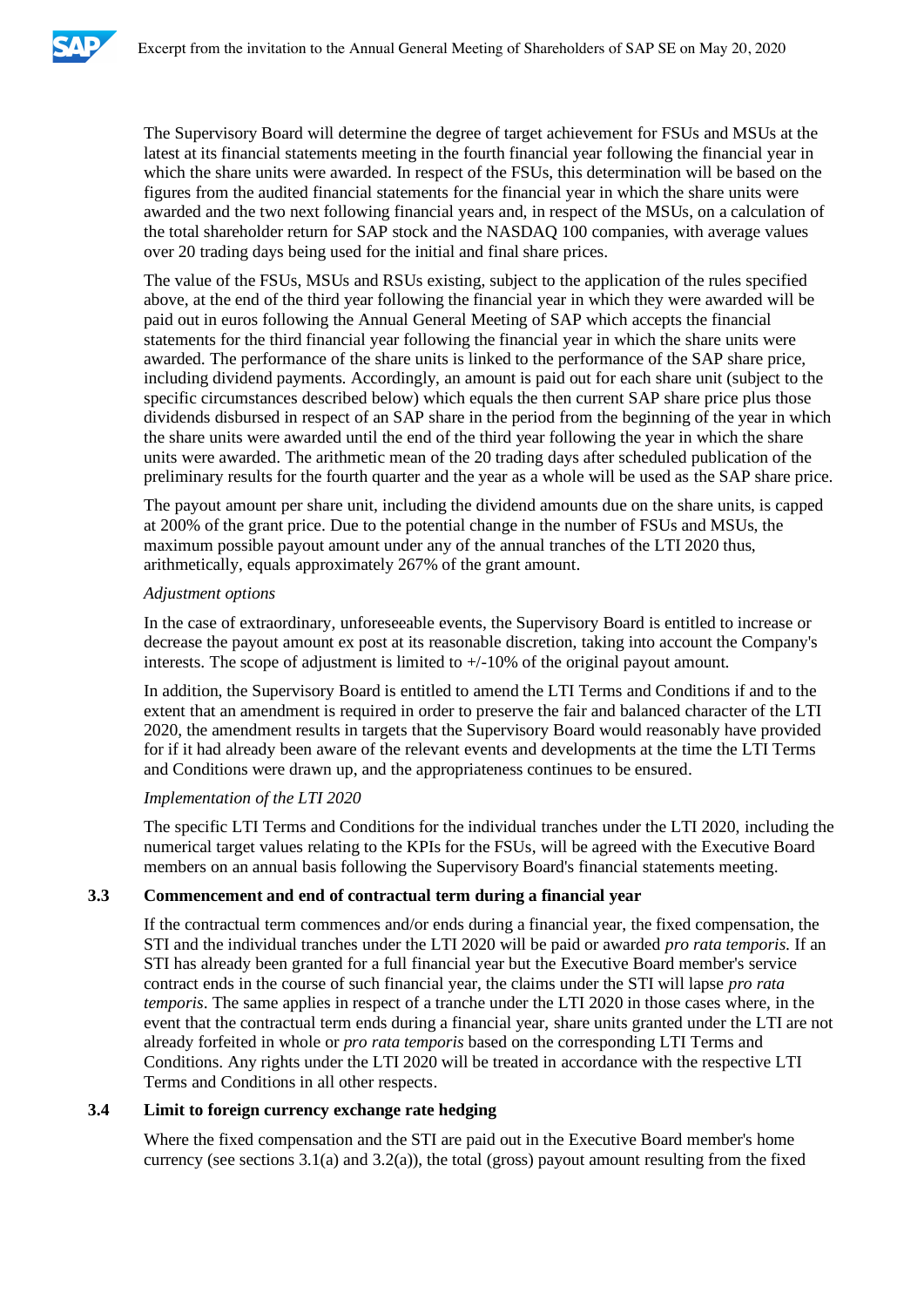

compensation and the STI for a financial year is limited to a maximum euro equivalent ("**euro cap**") in case of exchange rate fluctuations.

The (gross) compensation amount in the home currency, which is the sum of the annual basic salary and the total STI for a financial year, is reduced to the extent necessary in order to ensure that the sum of the corresponding payments to be made by SAP does not exceed the euro cap. For calculation purposes, the relevant home currency amounts are converted into euro on the basis of the exchange rate applicable on the effective date on which the taxes and duties to be paid by SAP are calculated in accordance with German tax and social security laws.

The euro cap for a full financial year equals:

- the sum of the fixed compensation and STI target amount in each case for a full financial year, converted into euro, with such conversion being based on the exchange rate valid upon conclusion or renewal of the service contract for the Executive Board member or, where the compensation provisions relating to the amount of the fixed compensation or STI have been amended, the current exchange rate,
- plus 20% of the sum of the above euro amount and the grant amount for a tranche under the LTI 2020 for a full financial year, determined in euro.

If the contractual term commences and/or ends during a financial year, the euro cap value is reduced *pro rata temporis* for the respective year or years.

# **3.5 Payment methods, tax provisions**

For Executive Board members who have their permanent place of residence abroad, the Executive Board compensation, with the exception of payouts under the LTI, may be made in part by a company belonging to the SAP Group which is based in the relevant country.

In the case of Executive Board members who have their permanent place of residence abroad, an agreement may be reached to the effect that the compensation provisions are to be interpreted or amended such that they meet the specific legal and tax-related requirements of the relevant foreign jurisdiction.

# **4. Structure and amount of Executive Board compensation**

This compensation system serves to provide SAP with the necessary leeway to be able to continue to offer internationally competitive compensation in future. The compensation system thus supports SAP in competing on the worldwide market for highly skilled executives. The Supervisory Board will only use this leeway to the extent that this is appropriate in the context of the respective circumstances.

#### **4.1 Structural framework**

The proportion of total compensation represented by fixed compensation, the STI and the LTI, without fringe benefits and pension commitments (based on the relevant euro amounts when determining the specific compensation) must lie within the following bands, which relate in the case of the STI to the annual target amount and in the case of the LTI to the annual grant amount:

| - | <b>Fixed compensation:</b> $10\% - 20\%$ |               |
|---|------------------------------------------|---------------|
| ۰ | STI:                                     | $20\% - 30\%$ |

**LTI:**  $50\% - 70\%$ 

Thus, and in connection with the caps set out below for STI and LTI, it can be ensured that the LTI always accounts for a higher proportion than the STI (both if 100% target achievement is assumed and if maximum target achievement is assumed). The Supervisory Board thus aligns the Executive Board compensation with the Company's long-term performance.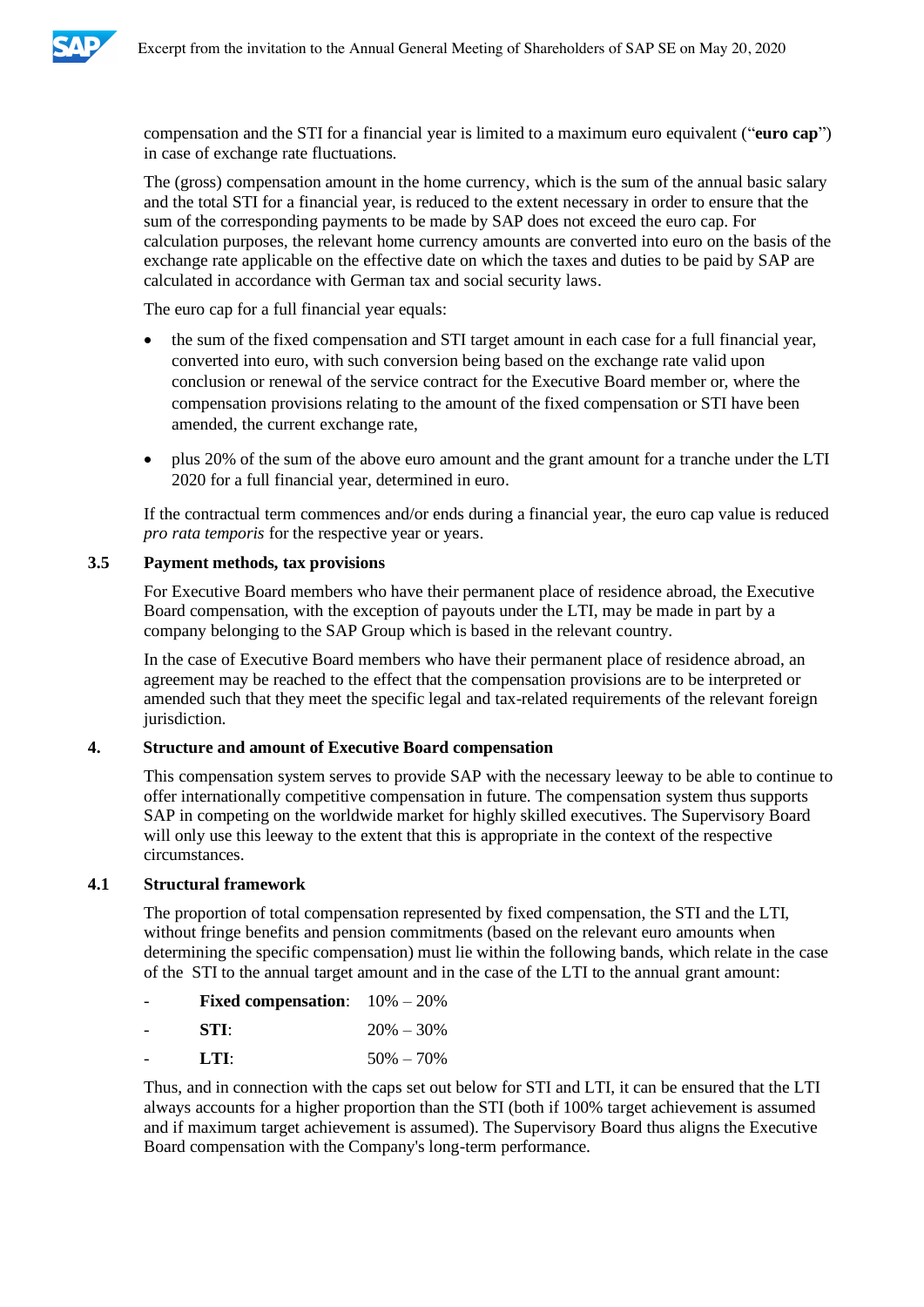

The maximum scope of the fringe benefits and pension commitments is set out as a percentage of the fixed compensation in section 3.1(b) and (c) and thus depends on the bands for the fixed compensation set out above.

The maximum scope of the foreign currency exchange rate hedging for the fixed compensation and the STI (paid out in the respective home currency) is calculated in line with section 3.4 on the basis of the amount of fixed compensation, the STI target amount and the LTI grant amount and thus depends on the bands for these compensation components set out above.

# **4.2 Target and maximum compensation**

Target compensation is the amount which is paid to an Executive Board member in total for a financial year if target achievement for all performance-based compensation components is 100%. The compensation system allows for target compensation (not taking into account any fringe benefits, pension commitments and foreign currency exchange rate hedging pursuant to section 3.4) of up to EUR 6.0 million for ordinary Executive Board members and up to EUR 13.6 million for one CEO. Where more than one persons are acting as co-CEOs, this amount is reduced in line with section 4.3. The values stated represent the outermost framework within which the Supervisory Board determines the target compensation for the individual Executive Board members in line with this remuneration system.

Maximum compensation is the maximum amount which may be paid to an Executive Board member in total for a financial year. The maximum compensation (not taking into account any fringe benefits, pension commitments and foreign currency exchange rate hedging pursuant to section 3.4) is EUR 13.2 million for ordinary Executive Board members and EUR 29.8 million for one CEO. Where more than one persons are acting as co-CEOs, this amount is reduced in line with section 4.3. The maximum total compensation including all maximum possible fringe benefits, pension commitments and foreign currency exchange rate hedging pursuant to section 3.4 is EUR 15.0 million for ordinary Executive Board members and EUR 34.5 million for one CEO. Where more than one persons are acting as co-CEOs, this amount is reduced in line with section 4.3. When determining the compensation structure and the target compensation for the individual members of the Executive Board, the Supervisory Board must ensure that the potential payments, taking the STI and LTI caps into account, cannot exceed the maximum compensation and the maximum total compensation.

#### **4.3 Determining the specific compensation for the individual Executive Board members**

The Supervisory Board will only use the leeway granted to it under the compensation system to the extent that this is appropriate in the context of the respective circumstances.

The Supervisory Board will firstly define the specific target total compensation for an individual Executive Board member. This is determined on the basis of the specific target compensation amounts existing for SAP's Executive Board each time such determination takes place and their existing bands (excluding fringe benefits, pension commitments and foreign currency exchange rate hedging pursuant to section 3.4). Upon definition of this compensation system, these are:

|                                                            | Ordinary Executive Board<br>member | Ordinary Executive Board<br>member with extended range | $Co-CEO$   |
|------------------------------------------------------------|------------------------------------|--------------------------------------------------------|------------|
|                                                            |                                    | of duties                                              |            |
| Fixed<br>compensation                                      | 700,000                            | 800,000                                                | 1,100,000  |
| (from/to)                                                  |                                    |                                                        |            |
| 2.<br>STI target (from/to)                                 | 1,125,750                          | 1,200,000                                              | 1,900,000  |
| 3.<br>Max. STI payout amount                               | 1,576,050                          | 1,680,000                                              | 2,660,000  |
| (from/to)                                                  |                                    |                                                        |            |
| LTI<br>4.<br>grant<br>amount<br>(from/to)                  | $2,000,000 - 2,374,250$            | 4,000,000                                              | 5,500,000  |
| 5. Max. LTI payout amount                                  | $5,333,333 - 6,331,333$            | 10.666.667                                             | 14,666,667 |
| (from/to)                                                  |                                    |                                                        |            |
| compensation<br>Target<br>6.<br>(total of $1, 2$ and $4$ ) | $3,825,750 - 4,200,000$            | 6,000,000                                              | 8,500,000  |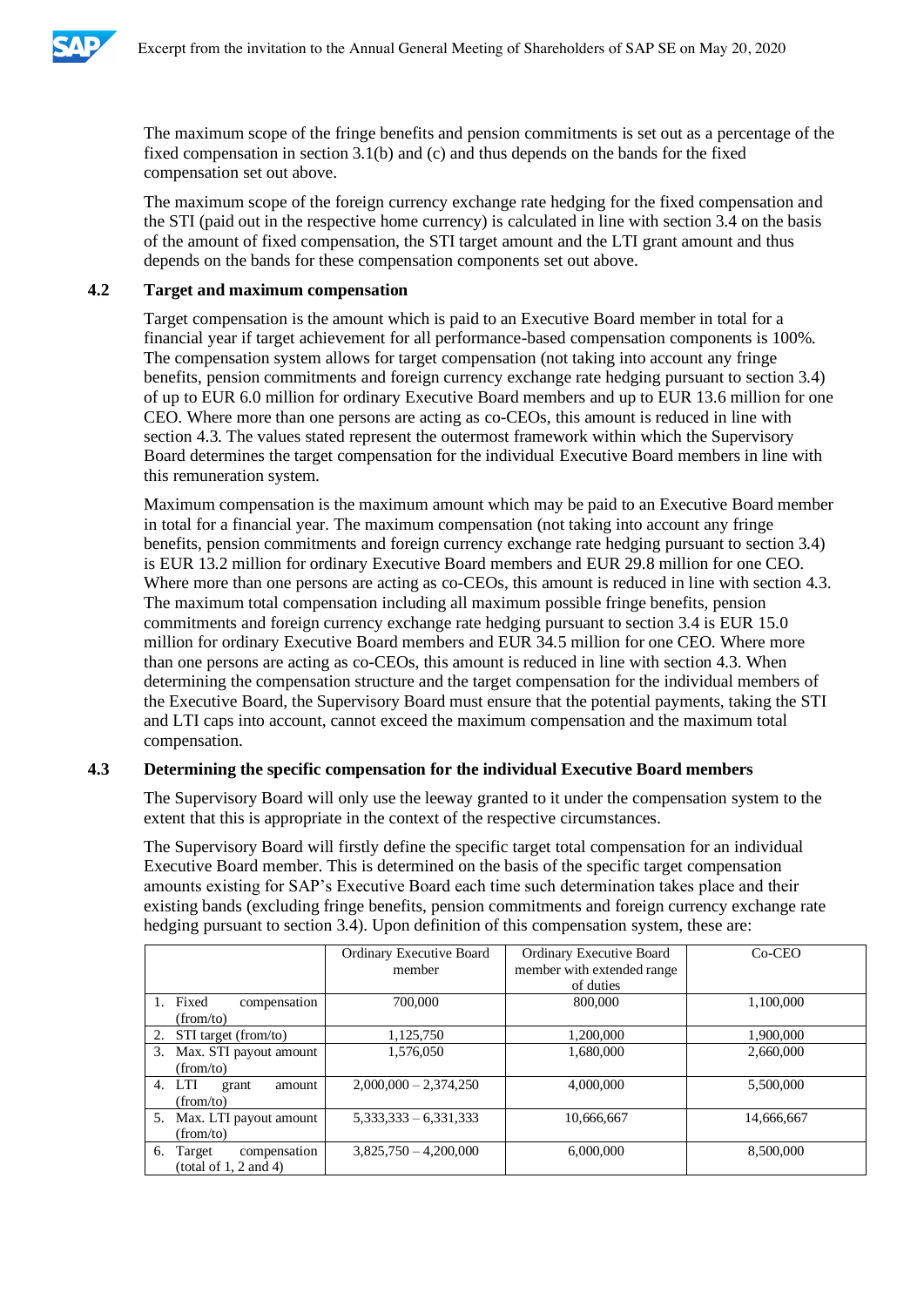

| Max.<br>compensation   | 5.607<br>7,383<br>:609,383 | --<br>46.667<br>⊟ ⊿ r | $\sim$ $\sim$ $\sim$<br>426,667<br>$ -$ |
|------------------------|----------------------------|-----------------------|-----------------------------------------|
| total)<br>and 5)<br>Οİ |                            |                       |                                         |

When determining new specific target total compensation amounts in future it is possible, in the context of this compensation system, to deviate from the values or bands specified in the table above, if this appears appropriate in order to reasonably account for the duties conferred on the member of the Executive Board, their experience and past performance, as well as prevailing market conditions. It is essential, however, that the actual compensation is reasonable also in view of the Company's situation and only exceeds the standard compensation if particular reasons exist. In order to ascertain what may be deemed standard in comparison with other enterprises (horizontal comparison), the Supervisory Board will use suitable peer groups of domestic and foreign enterprises as a basis and disclose such group's composition. In order to ascertain whether the compensation may be deemed proportional within SAP (vertical comparison), the Supervisory Board will assess how the compensation awarded to Executive Board members compares with the pay awarded to executives and how it compares with the pay awarded to executives and non-executive employees as a whole, including how these comparisons develop over time. In this context, it must be ensured that the ratio between the Executive Board compensation and the average annual compensation for executives as well as the average annual compensation for executives and nonexecutive staff as a whole does not alter significantly in favour of the Executive Board's compensation.

Moreover, the specific target total compensation and its structure for individual Executive Board members must be determined in keeping with the following criteria:

- The amount of fixed compensation and the target amount of the STI are, as a rule, the same for all ordinary members of the Executive Board (uniform fixed compensation). When appointing a member to the Executive Board for the first time, it is possible to deviate from this principle and to determine a fixed compensation that is lower than that of the other Executive Board members and, if applicable, a lower target amount for the STI. In addition, the fixed compensation and the target amount of the STI may, by way of exception, be increased for individual Executive Board members who have a particularly broad range of duties (within the confines of the permissible bands outlined in section 4.1). In all other respects, any differentiation between the individual ordinary Executive Board members in respect of their target compensation may exclusively be made by adjusting the LTI grant amount (within the confines of the permissible bands outlined in section 4.1).
- The target compensation for ordinary Executive Board members is determined by taking into account the duties conferred on the respective member of the Executive Board, together with their experience and past performance, as well as prevailing market conditions.
- The target compensation amounts for the ordinary members of the Executive Board should not differ by more than 150% of the uniform fixed compensation (based on the relevant euro amounts when determining the specific compensation). Target compensation outside of this band may be determined for individual Executive Board members who have a particularly broad range of duties.
- The higher target compensation for the CEO is primarily reflected by increasing the portion of variable compensation components (within the permissible bands outlined in section 4.1), and thus primarily by increasing the LTI grant amount.
- The target compensation of a CEO should take reasonable account of whether this role is exercised alone or together with another CEO.
- If remuneration benefits that were previously earned were forfeited due to the move to SAP's Executive Board, this may be taken into account when determining the target compensation either in general or for the first few years of Executive Board membership. This should, for the most part, be manifested in the form of an increase in the LTI grant amount, except insofar as section 3.1(b) applies.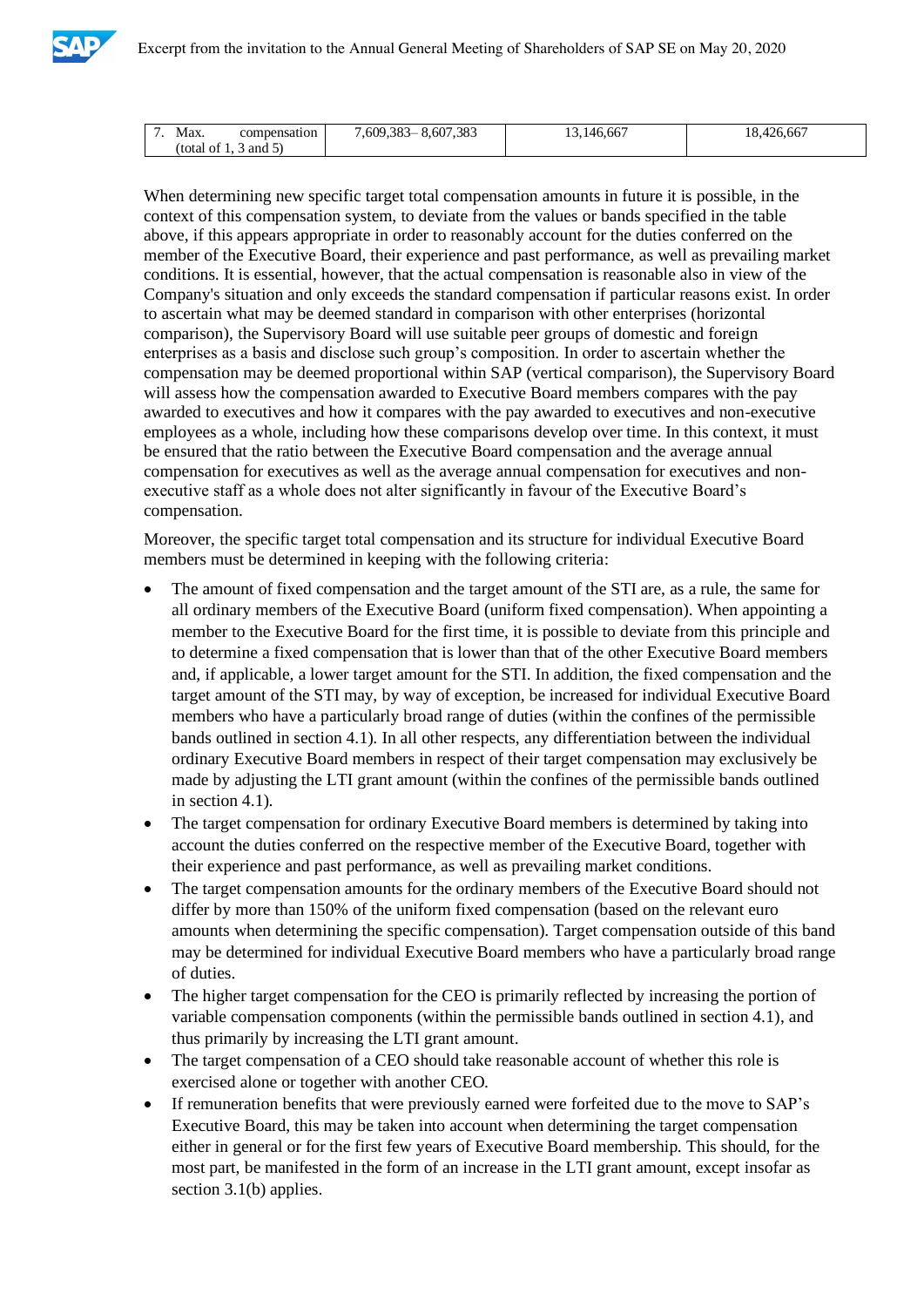

• The target compensation may take account of the fact that a member has not been reappointed for the longest term of office possible by law and under the Articles of Association.

Fringe benefits, pension commitments and any foreign currency exchange rate hedging under section 3.4 may lead to an increase of the specific target total compensation.

# **5. Specific contractual provisions**

# **5.1 Malus and clawback provision**

SAP has a contractual right to request that the Executive Board member returns payouts made under the STI or the LTI if it subsequently emerges that the payout was entirely or partly unjustified because target values were actually not achieved, or not achieved in the scope assumed when calculating the payout amount on account of false information having been provided. In such case, the Executive Board member is obliged to repay to SAP the amount by which the payout made exceeds the payout amount that would have been due on the basis of the actual targets. The scope of this repayment claim is governed by section 818 of the German Civil Code (*Bürgerliches Gesetzbuch*; **BGB**). The repayment claim will become time-barred at the end of the third year after payout was made under the STI or LTI.

If membership of the Executive Board is revoked for cause pursuant to section 84 (3) of the German Stock Corporation Act (*Aktiengesetz*; **AktG**) in the course of a financial year, the Supervisory Board may decide at its reasonable discretion whether any claim for variable remuneration components to be granted for the relevant financial year, or claims of the Executive Board member under any variable remuneration components which have already been granted for the relevant financial year but have not yet been paid, will lapse. In addition, the Supervisory Board may, if the Executive Board has not been discharged and if (cumulatively) there are good reasons to do so, postpone the payout of any variable remuneration components granted for the financial year to which the discharge resolution related; the Executive Board member's claims under any variable remuneration components already awarded for the relevant financial year will lapse if, in the relevant financial year, a reason existed which gives or would have given the Supervisory Board the right pursuant to section 84 (3) AktG to revoke the appointment for cause or to give notice of termination of the contract within the meaning of section 626 BGB and the Executive Board member in question was personally responsible for this reason.

Moreover, in the event that the target achievement specified by the Supervisory Board to trigger payout proves unsustainable in subsequent years, the Supervisory Board may negotiate provisions with the Executive Board members that provide for payouts under the STI or the LTI 2020 to be reclaimed in whole or in part.

#### **5.2 Offsetting compensation in case of roles assumed inside and outside the Group**

At the request of the Supervisory Board, the Executive Board member will assume roles on the supervisory board or similar bodies at affiliates of SAP without receiving separate compensation. If, in exceptional cases, it is impossible to rule out compensation for a role assumed within the Group, it will be offset against the other compensation due to the Executive Board member.

The Supervisory Board must grant its consent before an Executive Board member may assume any roles on supervisory boards or similar bodies at companies outside the Group. The Supervisory Board will decide in the individual case whether and to what extent any compensation received for the role assumed at a third company is to be offset against compensation paid by SAP.

# **5.3 Adjustment of compensation**

Based on the annual review of the Executive Board members' compensation, the Supervisory Board may also provide for a reduction of the total compensation or of individual compensation components; in this context, however, any fixed or minimum amounts contractually promised to the Executive Board members may only be reduced in the scope required by law, more specifically by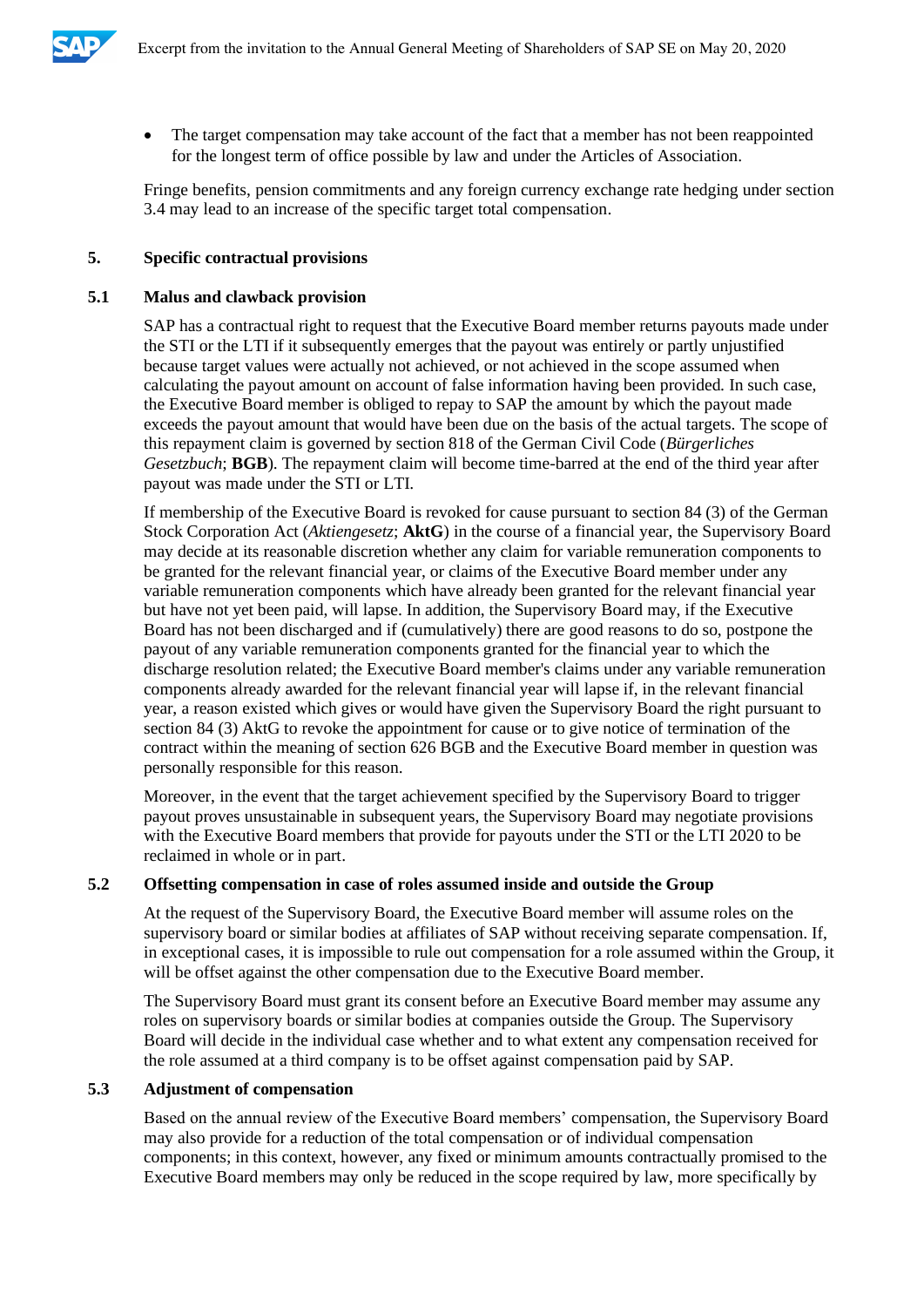

section 87 (2) AktG. This does not affect any extraordinary statutory termination right to which the Executive Board member becomes entitled as a result of any such reduction.

The Supervisory Board may grant an Executive Board member reasonable supplementary compensation components in exceptional cases, taking the Company's interests into account. The Supervisory Board will only utilise this option if and insofar as this is necessary to ensure appropriate compensation for the Executive Board members in exceptional situations, in particular in the case of a serious economic crisis. Where such supplementary components are granted, they will constitute a non-recurring benefit to which the Executive Board will have no legal claim in future. It must be ensured that the level of compensation complies with the target and maximum compensation pursuant to section 4.2, if necessary by increasing or decreasing other compensation components, and that in total the supplementary compensation components do not exceed the amount of annual fixed compensation (or the equivalent euro value, as appropriate).

# **5.4 Post-contractual non-compete obligation**

A twelve-month post-contractual non-compete obligation will be agreed for each Executive Board member, which may include potential waivers. During the term of the non-compete covenant, Executive Board members will receive compensation for abstention that is equal to 50% of their average contractual benefits. This average will, as a rule, be determined on the basis of the preceding three years. The Executive Board members must allow any other occupational income to be offset against the compensation for abstention due.

The Supervisory Board may provide for the Executive Board member to have to offset any settlement payment against such compensation for abstention.

#### **6. Remuneration-based legal transactions**

# **6.1 Service contracts for Executive Board members**

The basic provisions on compensation for the Executive Board members are agreed with the individual Executive Board members in their service contracts. The term of the service contracts for Executive Board members equals the term of appointment, subject to any previously and mutually agreed amendment, and, in the event of reappointment, is renewed for the term of such reappointment. The following principles apply to the term of appointment or reappointment: Executive Board members at SAP are generally appointed for an initial term of three years; the term of reappointments is generally three to five years. Any renewal of the Executive Board member's service contract or any reappointment should be effected by no later than 9 months before the service contract or term of appointment ends.

# **6.2 STI terms, LTI Terms and Conditions**

Separate agreements are concluded in respect of the annual STI and the annual tranche under the LTI 2020, in particular in order to provide for the specific KPIs and the related numerical target values. Upon concluding these agreements, the relevant STIs or the relevant tranche under the LTI 2020 are awarded which are paid out subject to the requirements included in and in accordance with these separate agreements and, if applicable, taking into account any additional provisions included in the service contract for Executive Board members.

In the event that SAP fails to award the STI for whatever reason, the Executive Board member has a claim to payout of 75% of the target amount specified in their service contract.

# **6.3 Termination for cause and other early termination of Executive Board members' service contracts**

Any ordinary termination of the Executive Board members' service contracts is ruled out. Any notice of termination shall only be permissible if given as follows: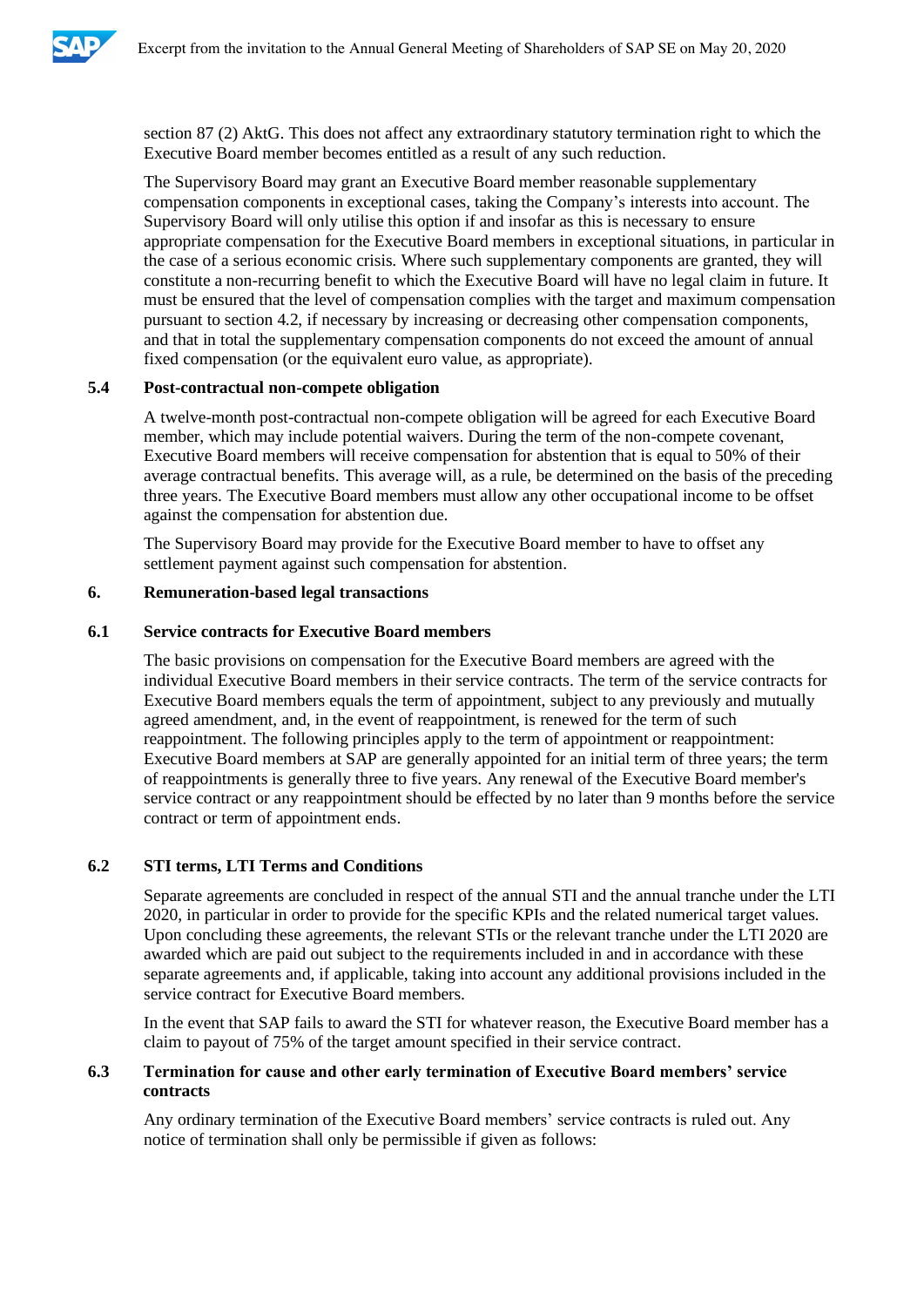

The Executive Board member's service contract may be terminated for cause within the meaning of section 626 BGB either by SAP or by the relevant Executive Board member without observing any notice periods.

Should their compensation be reduced, the Executive Board members may terminate their service contract pursuant to section 87 (2) sentence 4 AktG to the end of the next quarter by giving six weeks' notice.

If a member's appointment as a member of the Executive Board expires or ceases to apply due to, or as a consequence of, any transformation and/or similar restructuring measure, except in the case of a mere change of legal form, or in the event of a change of control, both SAP (or, if SAP ceases to exist as a legal entity, the absorbing company) and the Executive Board member will be entitled to terminate the Executive Board member's service contract within a period of eight weeks from the occurrence of the event by giving six months' notice to the end of a month. A change of control is deemed to have occurred if:

- a takeover obligation under the German Securities Acquisition and Takeover Act (*Wertpapiererwerbs- und Übernahmegesetz*; **WpÜG**) arises in relation to SAP shares (with the exception of takeover obligations of shareholders who, as at the date on which the Executive Board member's service contract is concluded, individually or together with any related persons or foundations set up by them hold more than 5% of the shares in SAP);
- the Annual General Meeting approves a merger with another company where SAP becomes the subsumed entity or as a result of which the existing SAP shareholders hold less than 50% of the shares in the entity or which results in SAP having a majority shareholder who, in the event of a share purchase under the WpÜG, would be under a takeover obligation; or
- the Annual General Meeting approves a control and/or profit transfer agreement with SAP as the dependent company.

In the event that the appointment as member of SAP's Executive Board is revoked, the service contract will also end at the end of the calendar month following the revocation. Upon revocation of the appointment, SAP is entitled to release the Executive Board member from the obligation to render their services.

In the event that the Executive Board member becomes permanently unable to work, their service contract will be terminated at the end of the quarter in which the permanent inability to work was confirmed. Permanent inability to work shall be deemed confirmed if such inability to work has continued for one year.

# **6.4 Severance payments**

The service contracts for Executive Board members include the following provisions on severance payments:

If the Executive Board member's service contract ends due to a revocation of the appointment, the Executive Board member will receive a severance payment equalling the appropriately discounted sum of fixed compensation and STI target amount for the remainder of the original term of appointment, unless the Executive Board member leaves SAP for reasons for which they are personally responsible.

If the Executive Board member's service contract ends due to a permanent inability to work, the Executive Board member will receive a severance payment equalling the appropriately discounted sum of fixed compensation and STI target amount for the remainder of the original term of appointment (in addition to any invalidity pension provided under the old-age pension system described in section 6.5), unless the Executive Board member leaves SAP for reasons for which they are personally responsible. In any event, the fixed compensation will continue to be paid after the end of the Executive Board member's service contract for a period of 12 months from the date on which permanent inability to work was determined.

If an Executive Board member's service contract is terminated due to the fact that the position as member of the Executive Board has expired or ceased to apply due to, or as a consequence of, any